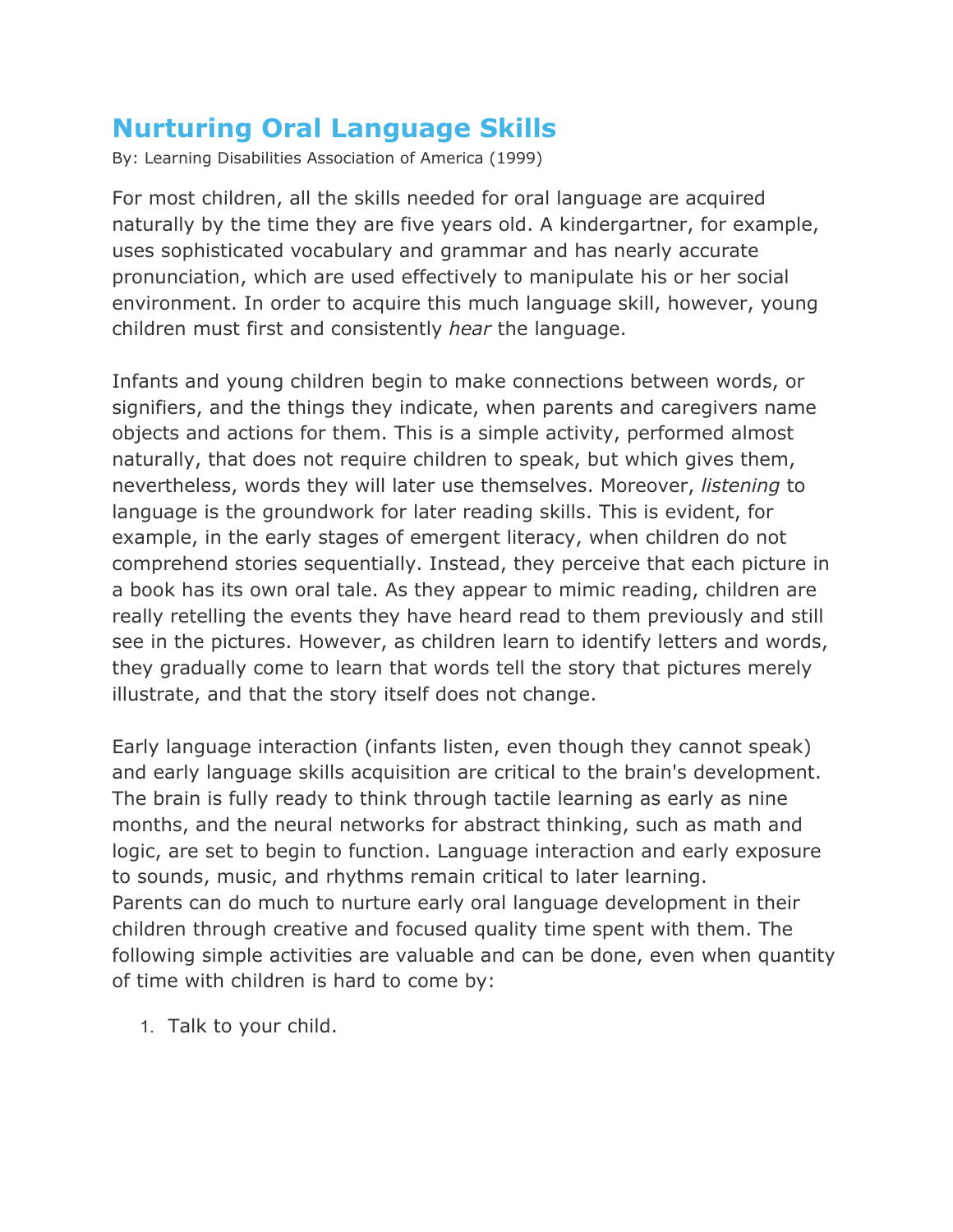Finding time to do this is not necessary if you remember to talk to your child whenever you are together. In addition, language, reading and math can be taught informally as part of conversation:

- $\circ$  Talk about the day's events, a book the child has read, or the traffic signs you both see along the way whenever you are in a car together;
- Ask your child to point out specific foods or household items. Describe the characteristics of a fruit (red, crunchy) and let the child identify it (apple).
- 2. Read to your child while he or she sits in your lap and take turns reading (or reciting) pages aloud. This fosters in the child a positive association with reading. For children with a limited attention span provide illustrated books with big, colorful, eye-catching pictures and minimal words.
- 3. Reading books should be an interactive experience. Try:
	- Discussing the book's pictures and paraphrasing its story;
	- Letting your child make up his or her own version of what will happen next in a story;
	- $\circ$  If a story is familiar, allowing your child to finish telling key events or giving the succeeding rhyme;
	- Giving your child the opportunity to correct you by purposely misreading or omitting items and events; or
	- Acting out the story or creating a puppet show; and
	- Reinforcing sequential reading by starting at the beginning of the book and demonstrating the direction of written text, from left to right and top to bottom of the page.
- 4. Cultivate phonological awareness with auditory and visual word games, such as:
	- $\circ$  Rhyming games. If a child does not hear the rhyme, try a game with words that begin with the same sound;
	- $\circ$  The broken record game. Say a word very slowly and break it into syllables, then have the child repeat the word at a normal speed;
	- Pick a game your child enjoys, such as matching letters, and tracing or copying the names of familiar people; or
	- Have your child draw pictures and make up a story, while you act as scribe.